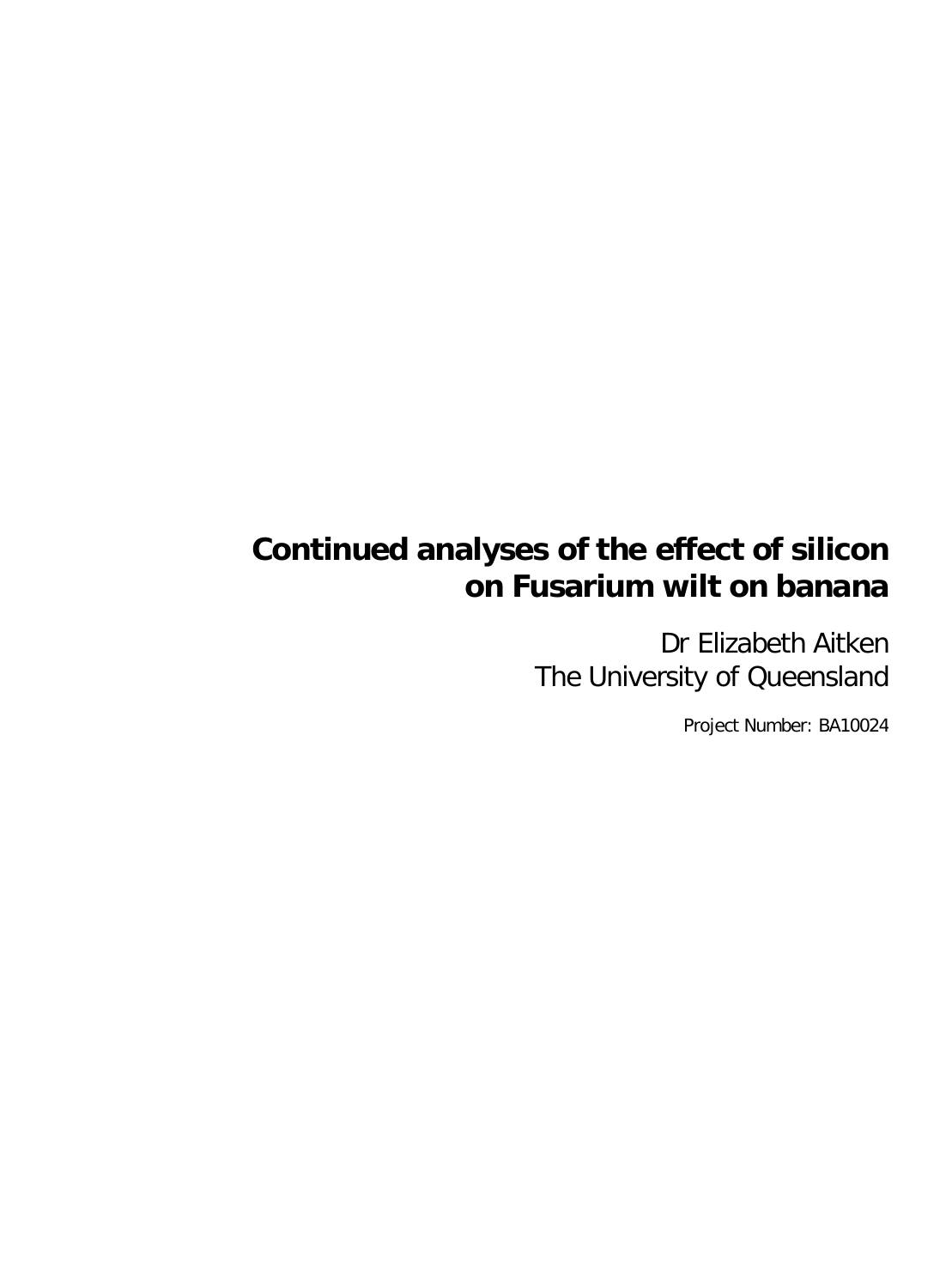#### **BA10024**

This report is published by Horticulture Australia Ltd to pass on information concerning horticultural research and development undertaken for the banana industry.

The research contained in this report was funded by Horticulture Australia Ltd with the financial support of the banana industry.

All expressions of opinion are not to be regarded as expressing the opinion of Horticulture Australia Ltd or any authority of the Australian Government.

The Company and the Australian Government accept no responsibility for any of the opinions or the accuracy of the information contained in this report and readers should rely upon their own enquiries in making decisions concerning their own interests.

ISBN 0 7341 2839 8

Published and distributed by: Horticulture Australia Ltd Level 7 179 Elizabeth Street Sydney NSW 2000 Telephone: (02) 8295 2300 Fax: (02) 8295 2399

© Copyright 2012

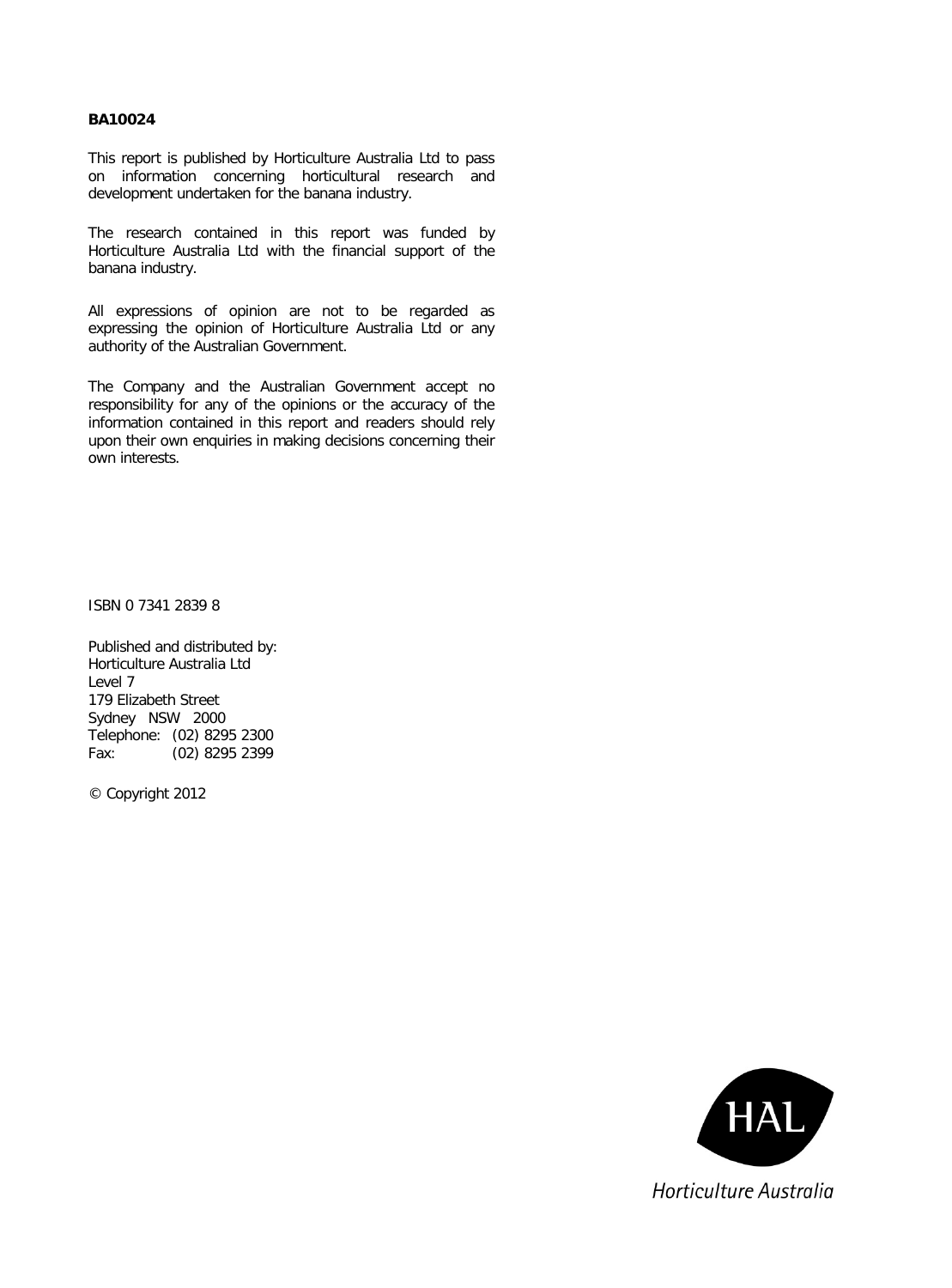# **BA10024 (13th February 2012)**

*Continued analyses of the effect of silicon on Fusarium wilt on banana* 

**E.A.B. Aitken** *et al.* 

**The University of Queensland**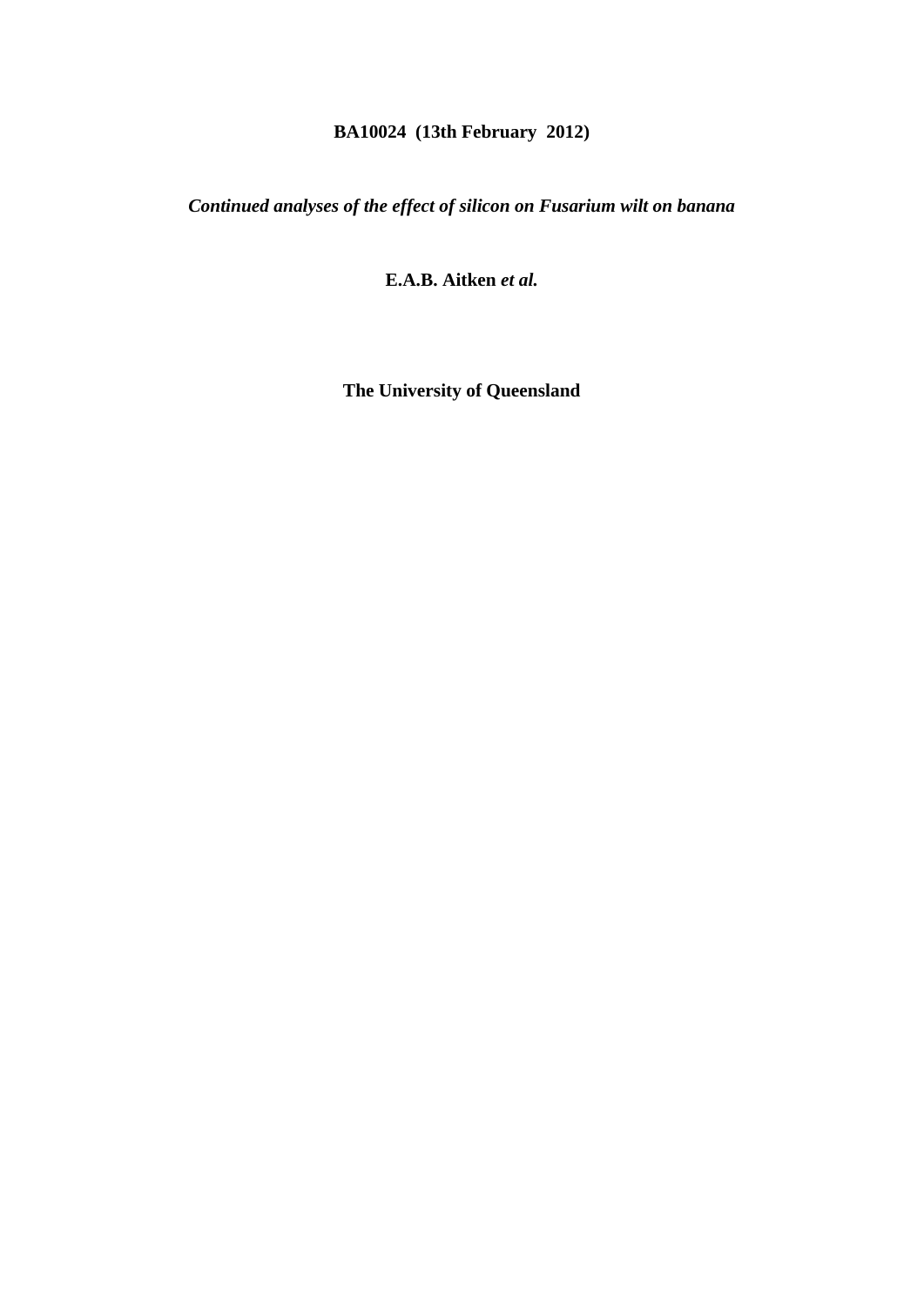### BA09057

*Project Leader* 

### **Dr Elizabeth Aitken**

School of Agriculture and Food Science, The University of Queensland (UQ),

St Lucia, Qld 4072 Email: e.aitken@.uq.edu.au

*Other Key Personnel* 

**Ms Sharon Hamill** Agri-Science Qld, Dept. of Employment, Economic Development & Innovation, Queensland

**Dr Bronwen Cribb,** School of Biological Sciences**,** UQ

**Mr Kevan Walter Jones,** School of Agriculture and Food Science, UQ

**Mr Sam Fraser-Smith**, School of Agriculture and Food Science, UQ

**Ms Rachel Meldrum**, School of Agriculture and Food Science, UQ and CRC for National Plant Biosecurity

**Ms Gloria Goh,** School of Biological Sciences**,** UQ

This report describes continuation of our studies to determine the effects of silicon amendments on Fusarium wilt in banana and of on-going studies of the host-pathogen interactions of the fungus that causes Fusarium wilt on banana

### **Acknowledgments**

#### *Funding Source*

This project has been funded by HAL using the banana industry levy and matched funds from the Australian Government.



Australian Banana Growers Council and Horticulture Australia Ltd

*Collaborating Institutions* 





The University of Queensland and AgriScience Queensland, Department of Employment, Economic Development and Innovation (in particular Mr Wayne O'Neil for providing isolates of *Fusarium oxysporum*).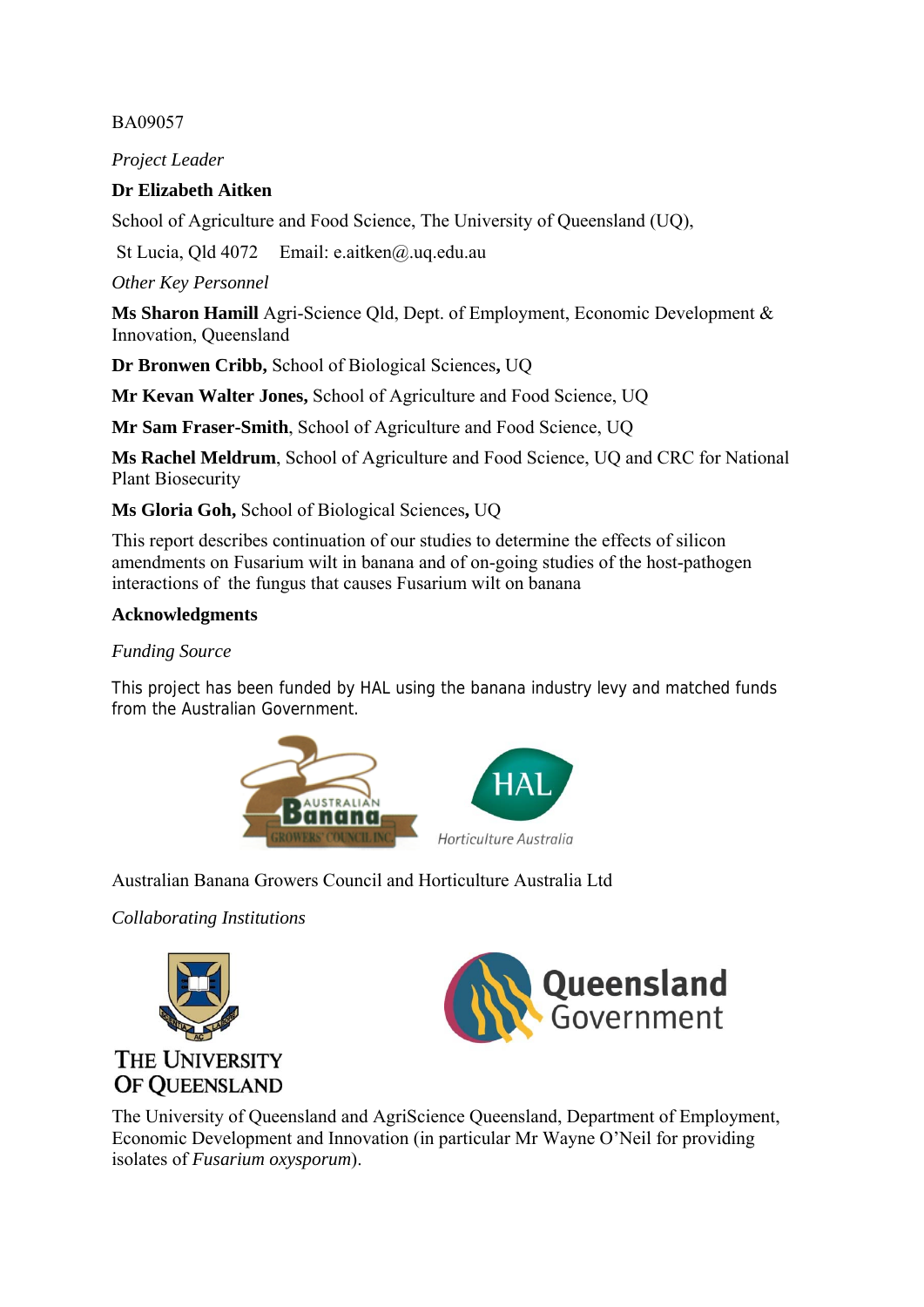# 13<sup>th</sup> February 2012

Any recommendations contained in this publication do not necessarily represent current HAL Limited policy. No person should act on the basis of the contents of this publication, whether as to matters of fact or opinion or other content, without first obtaining specific, independent professional advice in respect of the matters set out in this publication.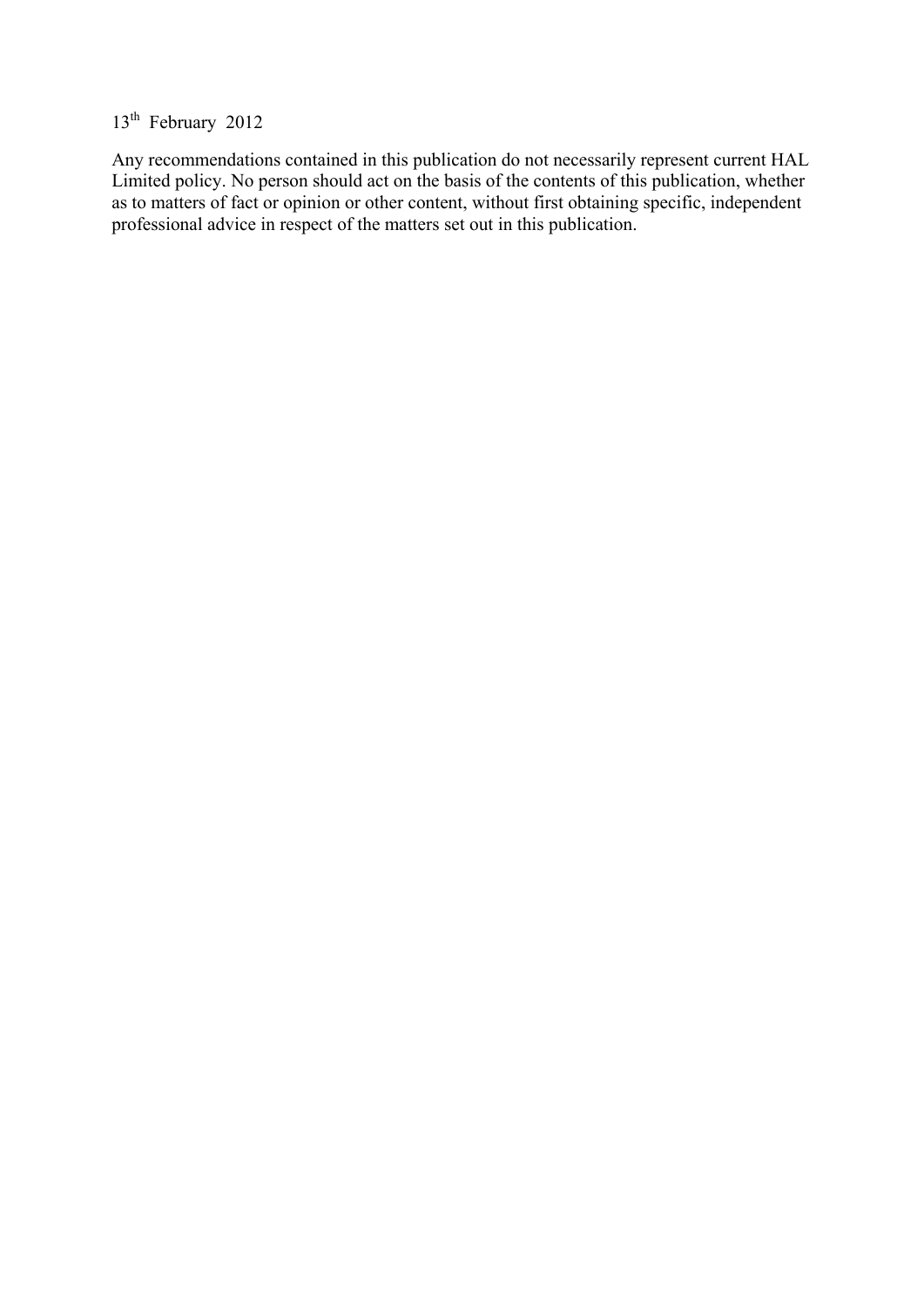| Identification and utilisation of genetic resistance to Fusarium wilt in the wild diploid line    |
|---------------------------------------------------------------------------------------------------|
|                                                                                                   |
|                                                                                                   |
|                                                                                                   |
| 3. Identification and utilisation of genetic resistance to Fusarium wilt in the wild diploid line |
|                                                                                                   |
| 1.                                                                                                |
| 2.                                                                                                |
| Identification and utilisation of genetic resistance to Fusarium wilt in the wild  8<br>3.        |
|                                                                                                   |
|                                                                                                   |
|                                                                                                   |
|                                                                                                   |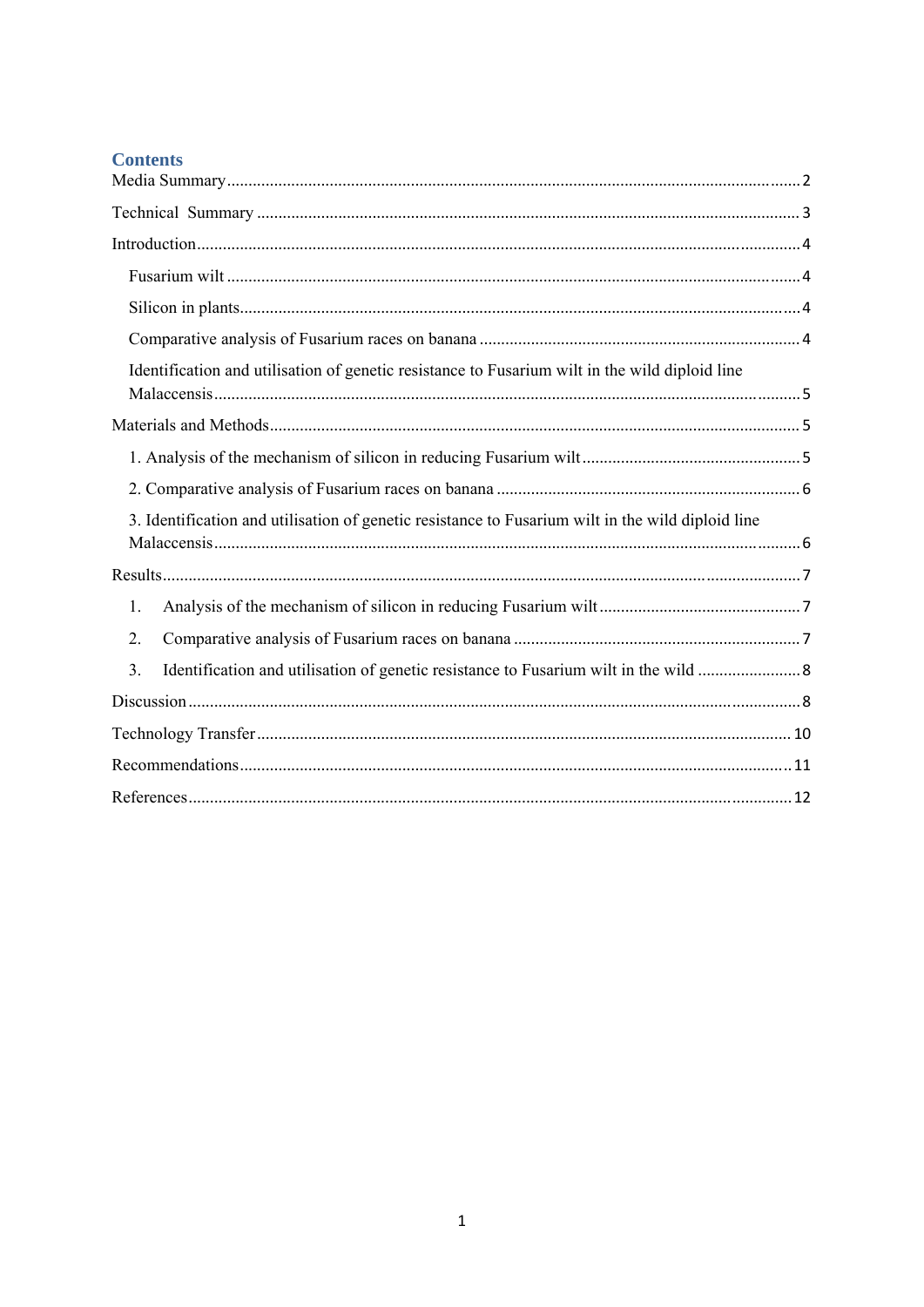### **Media Summary**

Fusarium wilt causes large losses in banana production worldwide. In Australia Ladyfinger and Ducasse production is affected by race 1 strains of the Fusarium wilt fungus whereas Cavendish production until recently was only affected in south east Queensland and northern NSW where subtropical race 4 of the fungus is present. However in the Northern Territory, Cavendish has succumbed to tropical race 4 of the Fusarium wilt fungus. There is increasing concern that this particularly aggressive strain could devastate Cavendish production in Northern Queensland if accidently introduced to that region.

In our investigations to look at the interaction of the Fusarium wilt fungus with banana and to assess possible control methods, we have examined the potential use of silicon supplements. We previously showed that when silicon is applied either in tissue culture or as a supplement to small pot plants that subsequent Fusarium wilt disease levels were reduced. In this current study we investigated where the silicon was deposited in the plant tissues when added as a supplement. We found that the silicon was taken up and deposited throughout the root tissue but that the highest levels were in the zone known as the inner cortex. It is possibly in this zone where the plant is required to exhibit its greatest defence against the invading Fusarium wilt fungus.

We have also determined that certain pathogenicity genes previously identified in the strains of the Fusarium wilt fungus that attack tomato are also present in strains that attack banana. Significantly these pathogenicity genes are absent in the non-pathogenic strains we assessed providing further evidence that they are important in causing disease. We have also noted a variation in these pathogenicity genes within the strains that attack banana allowing us to distinguishes race 1 and race 4 isolates and further analysis is ongoing that should allow us to distinguish tropical (TR4) and non-tropical (ST4) strains of race 4. This will provide a very useful tool for molecular diagnostics and also lead to a better understanding of the mechanism of pathogenicity of Fusarium wilt which should ultimately allow for better control strategies.

In our tests on the wild banana line Malaccensis that exhibits resistance to Fusarium wilt we have discovered that the resistance is effective against all known pathogenic races of the Fusarium wilt fungus on banana. Work is continuing which will allow us to develop a marker for this resistance which can ultimately be used in a banana breeding programme with the aim of producing commercially acceptable Fusarium wilt resistant banana plants.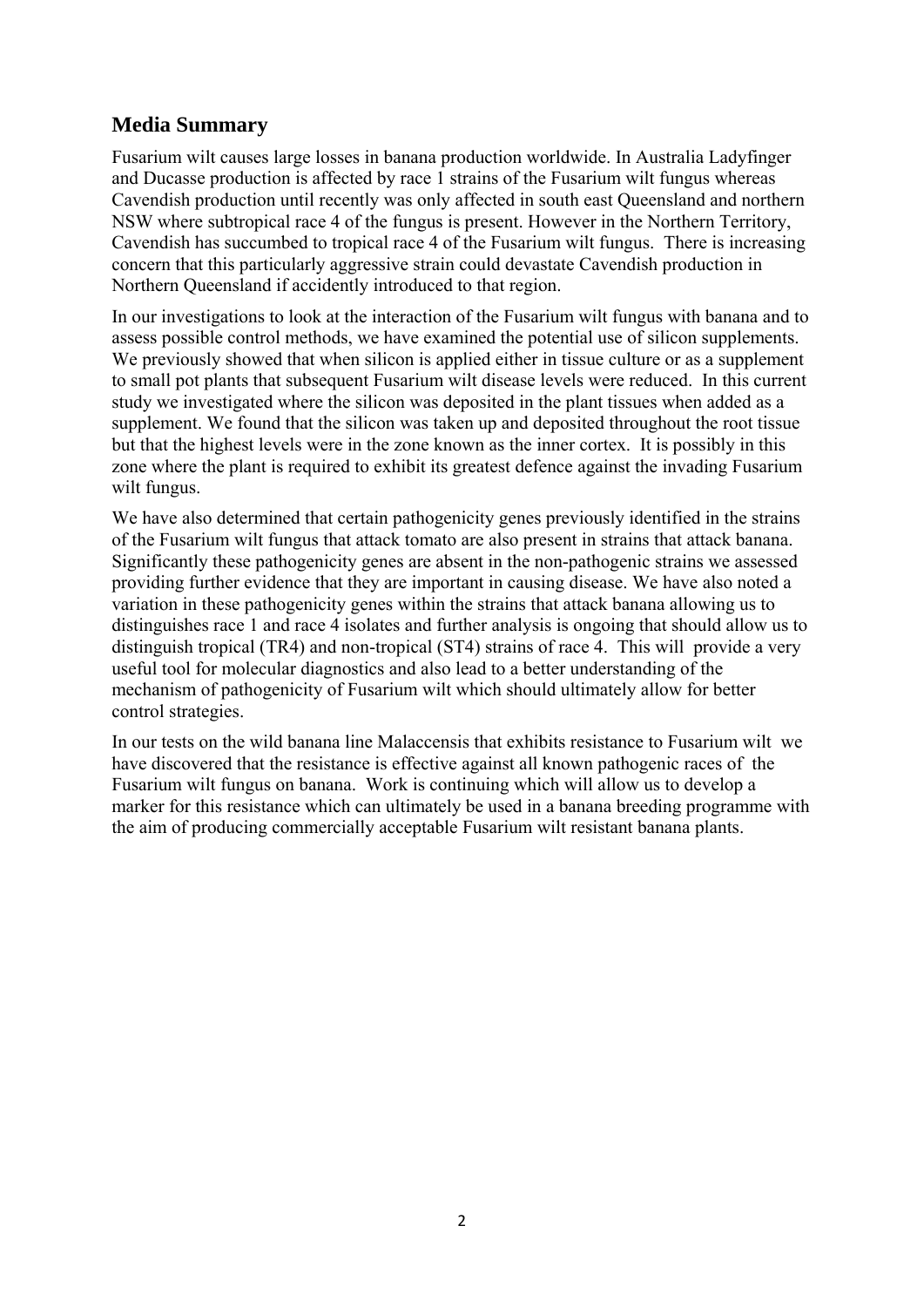# **Technical Summary**

Fusarium wilt caused by the fungus *Fusarium oxysporum* f.sp. *cubense* (*Foc*), causes large losses in banana production worldwide. In Australia, Ladyfinger and Ducasse production is affected by *Foc* race 1 strains whereas Cavendish production until recently was only affected in south east Queensland and northern NSW where subtropical race 4 of *Foc* (ST4) is present. However in the Northern Territory, Cavendish has succumbed to tropical race 4 of *Foc* (TR4). There is increasing concern that this particularly aggressive strain could devastate Cavendish production in Northern Queensland if accidently introduced to that region.

In our investigations to look at the interaction of the *Foc* with banana and to assess possible control methods, we have examined the potential use of silicon supplements. We previously showed that when silicon is applied either in tissue culture or as a supplement to small pot plants that subsequent Fusarium wilt disease levels were reduced. In this current study we investigated where the silicon was deposited in the plant tissues when added as a supplement. We found that the silicon was taken up and deposited throughout the root tissue but that the highest levels were in the inner cortex. It is possibly in this zone where the plant is required to exhibit its greatest defence against the invading Fusarium wilt fungus.

We have also determined that the *Secreted in Xylem* (*SIX*) genes, previously identified in *Fusarium oxysporum* f.sp*. lycopersici,* are also present in *Fusarium oxysporum* f.sp. *cubense.* and most significantly that these pathogenicity genes are absent in the non-pathogenic strains assessed. We have also noted a variation in these *SIX* genes that distinguishes race 1 and race 4 isolates and further analysis is ongoing that should distinguish tropical (TR4) and nontropical (ST4) strains of race 4. This will provided a very useful tool for molecular diagnostics and also lead to a better understanding of the mechanism of pathogenicity of *Foc* which should ultimately allow for better control strategies.

In our tests on the Fusarium resistant banana diploid line *Musa acuminata* subspecies *Malaccensis* we have discovered that the resistance is effective against all known pathogenic races of *Foc* and is controlled by a single dominant gene. Work is continuing on this to identify molecular markers which will assistant in banana breeding programmes.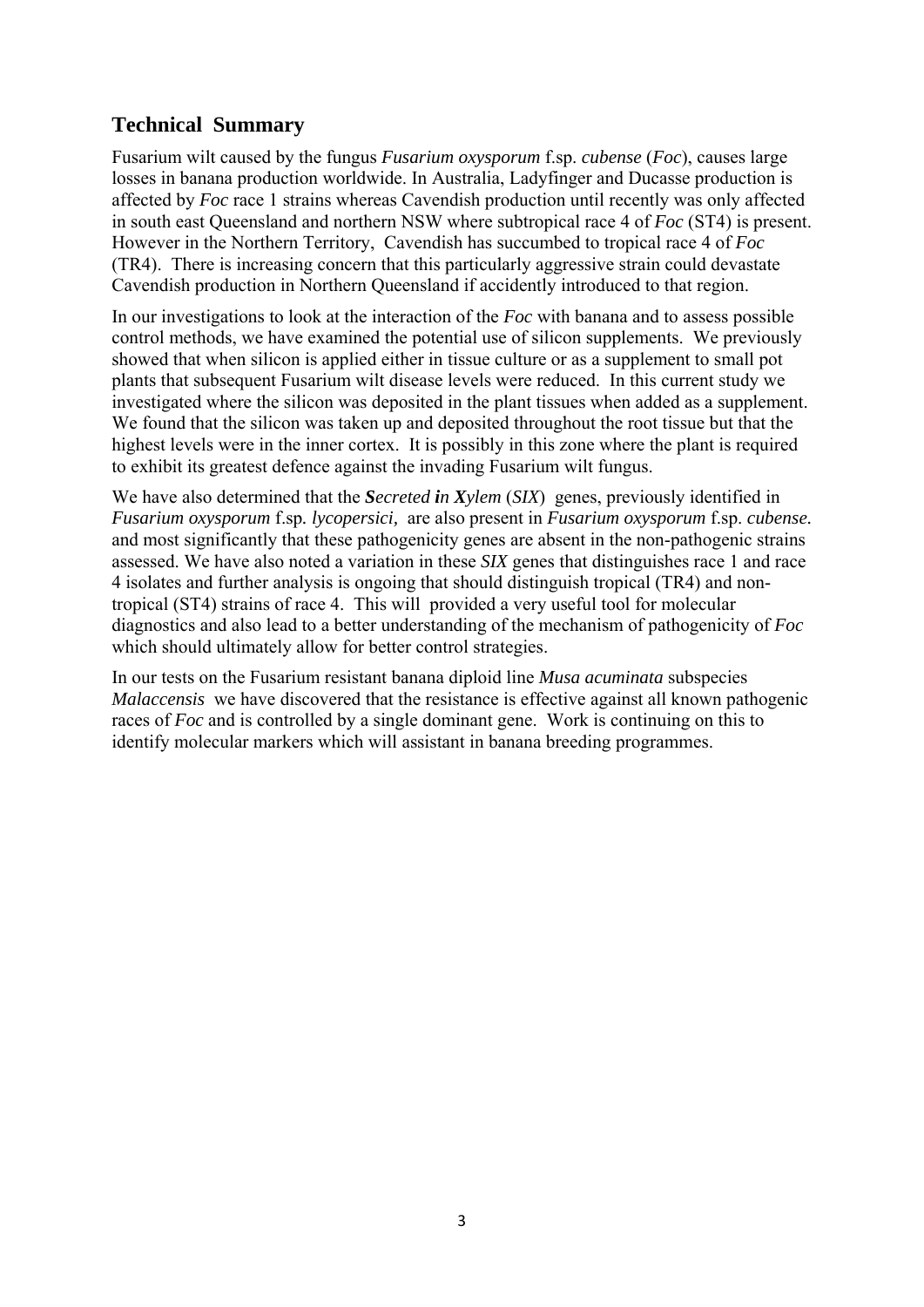# **Introduction**

#### *Fusarium wilt*

As reported in HAL final Report BA09057 (*Analyses of the effect of silicon on Fusarium wilt on banana*) Fusarium wilt, caused by the soil borne fungus *Fusarium oxysporum* f.sp. *cubense* (*Foc*), is responsible for large losses in banana production worldwide. In Australia, Ladyfinger and Ducasse banana growers are impacted by the effects of race 1 of *Foc*, where the fungus causes vascular wilt leading to death of the plants. Cavendish can also be affected by *Foc* by what is known as subtropical race 4 (ST4) and also tropical race 4 (TR4). *Foc* ST4 occurs in SE Qld and northern NSW where it has for several years caused problems with banana production. Until recently Cavendish plantations in tropical regions have remained free of Fusarium wilt. However since the late 1990s, *Foc* TR4 has been a problem in the Northern Territory where Cavendish plantations have succumbed to large losses. The threat that *Foc* TR4 poses to the Australian banana industry is huge and the importance of keeping it out of the main production area in north Queensland cannot be underestimated. It should be noted that *Foc* TR4 strains are genetically quite distinct from strains described as *Foc* ST4 (Bentley *et al.* 1998; Gerlach *et al.* 2000). Although both can cause disease on Cavendish, *Foc* TR4 is considered to be more aggressive (Buddenhagen 2009). Previous impacts and potential future threats of Fusarium wilt to the worldwide banana industry have been reviewed by Ploetz and Pegg (2000).

*Fusarium oxysporum* is long-lived in the soil either as spores or as vegetative mycelia (Stover &Waite 1954) making it difficult to eradicate ( Pegg *et al.* 1996). Resistance to *Foc* TR4 is present in some wild diploid lines such as *Musa acuminata* subsp. *malaccensis* (Peraza-Echeverria *et al.* 2009) but to date it has not been introduced successfully into a viable commercial banana cultivar. In the meanwhile, alternative control measures including nutrient amendments and application of biological control agents may offer some hope in reducing disease levels and slowing disease spread. Our studies have shown that silicon applications can reduce the levels of Fusarium wilt (Forsyth 2006).

#### *Silicon in plants*

Silicon has been associated with increased resistance to both abiotic and biotic stresses in several plant species including resistance to various fungal, insect and bacterial pathogens (Bélanger *et al*. 2003; Diogo & Wydra 2007; Epstein 1994; Fauteux *et al*. 2005; Kvedaras *et al*. 2007). Silicon is thought to either create a physical barrier, preventing fungal penetration, or induce systemic acquired resistance (SAR), and so enhance resistance (Mohandas *et al.* 2004; Schneider & Ullrich 1994).

In previous HAL and ABGC funded projects (BA07012 and BA 09057), pathogenicity tests, plant defence gene expression studies and initial histological observations, all indicated that silicon applications enhanced resistance to Fusarium and that the defence gene up-regulation seemed to only occur in the presence of the fungus.

We are continuing our work with silicon and in this report we describe our research on identifying where silicon is deposited in the plant tissue, more specifically in the root and we discuss how this might lead to enhanced resistance to *Foc.* 

#### *Comparative analysis of Fusarium races on banana*

As mentioned above, isolates of *Foc* ST4 and *Foc* TR4 are genetically distinct from each other, yet isolates of both of these "race 4" types are capable of attacking Cavendish as well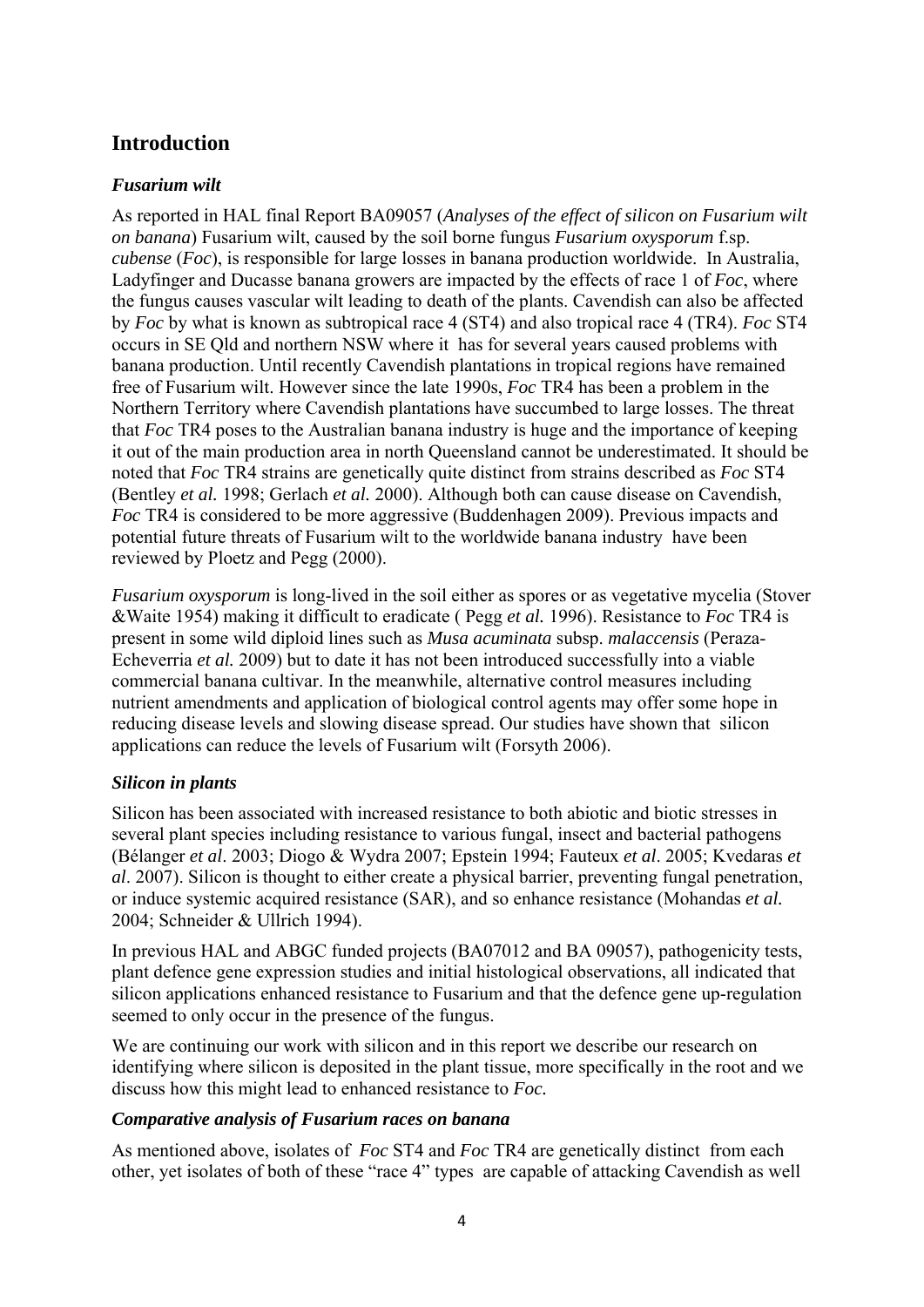as Ladyfinger banana plants, whereas isolates of *Foc* race 1 cannot cause disease on Cavendish but will affect Ladyfinger. Recent studies on *Fusarium oxysporum,* and in particular of *Fol* ( *Fusarium oxysporum* f.sp*. lycopersici)* the strain that attacks tomato, identified a suite of genes known as *SIX* (**S**ecreted **i**n **X**ylem) genes (Rep *et al.* 2004; Houterman *et al*. 2009). These *SIX* genes have been associated with pathogenicity by *Fusarium oxysporum* in tomato (Rep *et al*. 2004) and in cotton (Chakrabarti *et al*.2011). Our initial studies showed that at least some the *SIX* genes or their homologues, were present in *Foc* and that there were differences between the races of *Foc* with regards to the complement of *SIX* genes. Differences in the *SIX* gene complementation between the *Foc* races offers the possibility of an effective molecular diagnostic tool. Diagnostics in *Fusarium oxysporum* has been notoriously difficult. Most molecular diagnostics are based on phylogenetic analyses reflecting evolutionary distances between strains, races, species etc. In *Fusarium oxysporum* the difficulties in associating races with evolutionary trends may well have been due to the ability of *Fusarium oxysporum* to acquire pathogenicity factors such as the *SIX* genes by horizontal transfer (see Ma *et al.* 2010). If this is the case, then the most effective molecular diagnostic would in fact be the pathogenicity genes themselves.

To further understand the role of *SIX* genes in *Foc,* that is to determine if they are important in pathogenicity and/or if they can be a useful tool for molecular diagnostics, we screened a number of isolates of *Foc* across different VCGs (vegetative compatibility groupings). VCG analysis is a well established method for distinguishing different genetic groupings within *Fusarium oxysporum* and in other fungal species as well (Correll *et al.* 1986). Also to confirm initial PCR results showing the presence of *SIX* genes, we have conducted slot-blot hybridisation analysis using radioactively labelled probes of the *SIX* genes: *SIX 1*, *SIX7* and *SIX8*. This method is robust in determining the presence or absence of specific genes.

#### *Identification and utilisation of genetic resistance to Fusarium wilt in the wild diploid line Malaccensis*

Our previous studies showed that single gene resistance to *Foc* putatively existed in a wild diploid line of banana *Musa acuminata* subsp *malaccensis* (BA9057). When tested against an isolate belonging to VCG 0120 (*Foc* ST4) progeny of certain genotypes of this wild diploid banana segregated 3:1 for resistance to susceptibility, indicative of a single dominant gene for resistance. To determine if the resistance was also effective against isolates representing different VCGs, those of *Foc* race 1 (VCG0125), and another VCG of *Foc* ST4 (VCG01221), we have conducted pathogenicity pot trials at The University of Queensland in Brisbane. Trials using an isolate of *Foc* TR4 are on-going and being carried out in Northern Territory courtesy of Northern Territory DPI.

### **Materials and Methods**

#### *Analysis of the mechanism of silicon in reducing Fusarium wilt*

Tissue culture banana plants sourced from DEEDI Nambour were treated with monosilicic acid during tissue culture where 0, 5,10, 15 and 20 g  $L^{-1}$  amorphous silicon dioxide (SiO<sub>2</sub>) powder (Sigma) was added to nutrient medium (Murashige and Skoog, 1962) and adjusted to pH 6. After 4 weeks both lateral and proximal roots were harvested and assessed for silicon content and distribution. Roots were prepared and then examined using Scanning Electron Microscopy Energy Dispersive X-ray analysis (SEM-EDS) to determine location of silicon deposition; for details of methods see Jones *et al*. (2012 in Prep).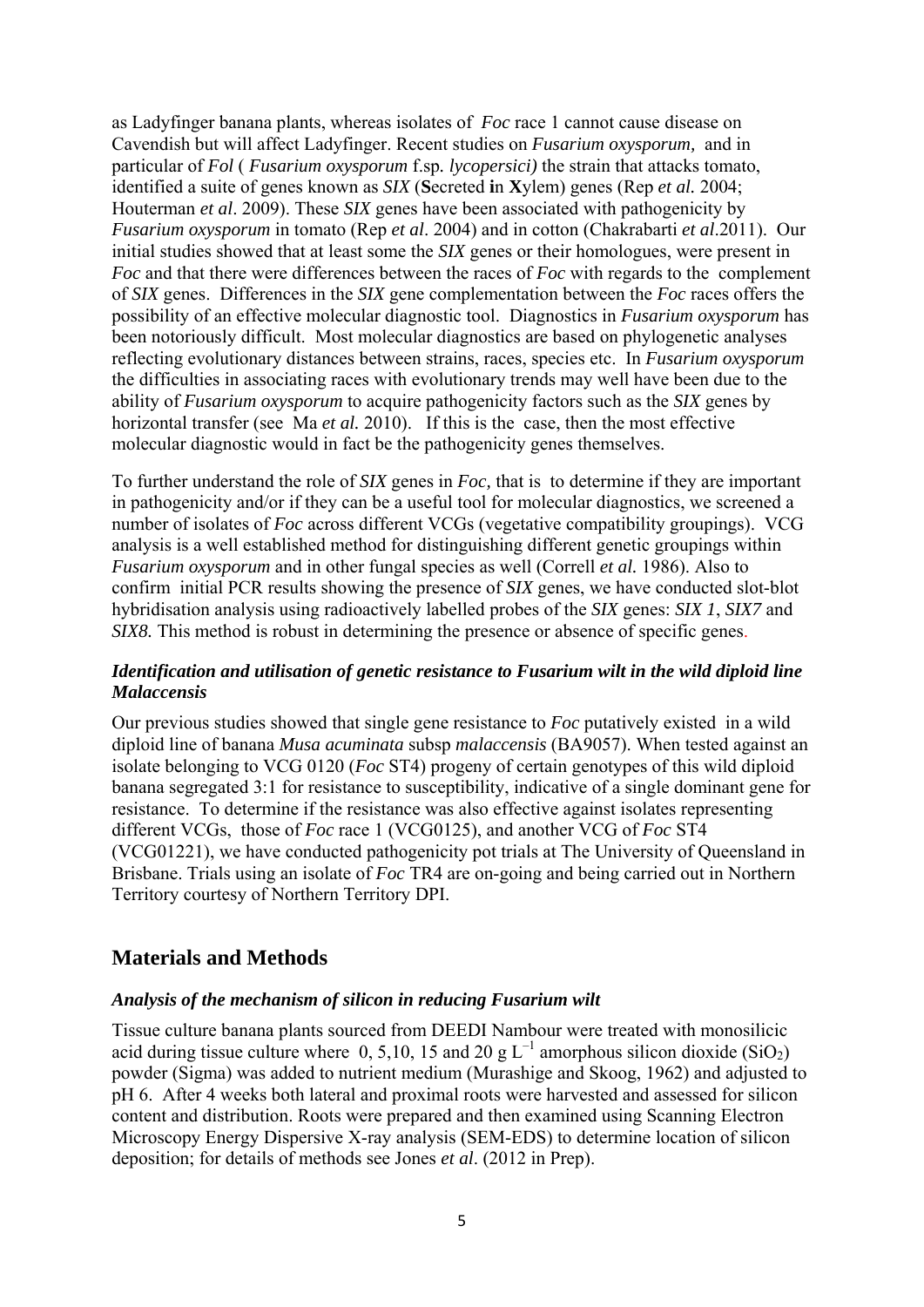#### *Comparative analysis of Fusarium races on banana*

Isolates of *Foc* were selected to represent a range of VCGs which includes isolates from *Foc* race 1, *Foc* ST4 and *Foc* TR4 as well as control samples of *Fol* (see Table 1). All isolates were taken from storage and grown on nutrient media in Petri plates. After approximately 10 days, mycelia were scraped from the plates and DNA extracted using DNeasy Plant Maxi 111 Kit (Qiagen, Valencia, USA).

As part of a CRCNPB PhD funded scholarship PCR primers were designed based on sequences of *SIX* genes available on the Genbank database. Sequences of *SIX1*, *SIX7* and *SIX8* genes were used; details of primers are provided in Meldrum *et al.* (2012).

Radioactively labelled probes of the *SIX1*, *SIX7* and *SIX8* genes were prepared by initially amplifying 260, 610, and 250 bp fragments of each gene respectively, verifying by sequencing analysis and then labelled using  $P^{32}$ . The *TEF-1a* gene fragment (650bp) was used as a positive control. Probes were then hybridised to nylon membranes (Amersham Hybond-N+) previously slot-blotted and fixed with 5ug of DNA from each of *Foc* isolates. Further details are provided in Meldrum *et al.* (2012).

#### *Identification and utilisation of genetic resistance to Fusarium wilt in the wild diploid line Malaccensis*

Tissue-cultured plants of *M. acuminata* subsp. *malaccensis* of known resistance or susceptibility to VCG 0120 (ST4) were deflasked according to Daniells and Smith (1991) and grown in University of California (UC) potting mix (Baker 1957) and hardened off for 3 weeks under high humidity. The plants were then transplanted into 14 cm pots containing steam-sterilised UC mix, and maintained in a temperature-controlled glasshouse.

Based on previous pathogenicity tests with *Foc* ST4 (VCG0120) the Malaccensis line 850 was considered to be homozygous resistant, Malaccensis lines 851 and 852 were considered heterozygous for resistant and 845 was consider homozygous susceptible. Progeny (self fertilised) of all four of these lines were tested against *Foc* isolates from VCG 125 (*Foc* race 1) and VCG 1211 (*Foc* ST4). All progeny lines had been maintained in tissue culture and at 16 weeks after deflasking, the plants were moved to two separate glasshouses at The University of Queensland for inoculation.

*Foc* isolates BRIP W95-170 (VCG 125, *Foc* race 1) and BRIP 23707 (VCG 1211, *Foc* ST4) were recovered from storage and grown on potato dextrose agar prior to transferring to steam sterilised millet. For each isolate, the plant inoculations were done by covering the bottom of each 25 cm pots with a layer of steam-sterilised UC mix, then spreading a layer (30 g) of the *Foc*-colonised millet evenly on top followed by a 4 cm layer of steam-sterilized UC mix. The whole root ball of the transplanted plant was then placed into the pot and the pot was then filled with more steam-sterilised UC mix.

In order to minimize any risk of cross-contamination between the plants inoculated with the two different isolates, inoculations were performed in separate glasshouses with dedicated watering equipment, disinfectant foot baths and hand disinfectant.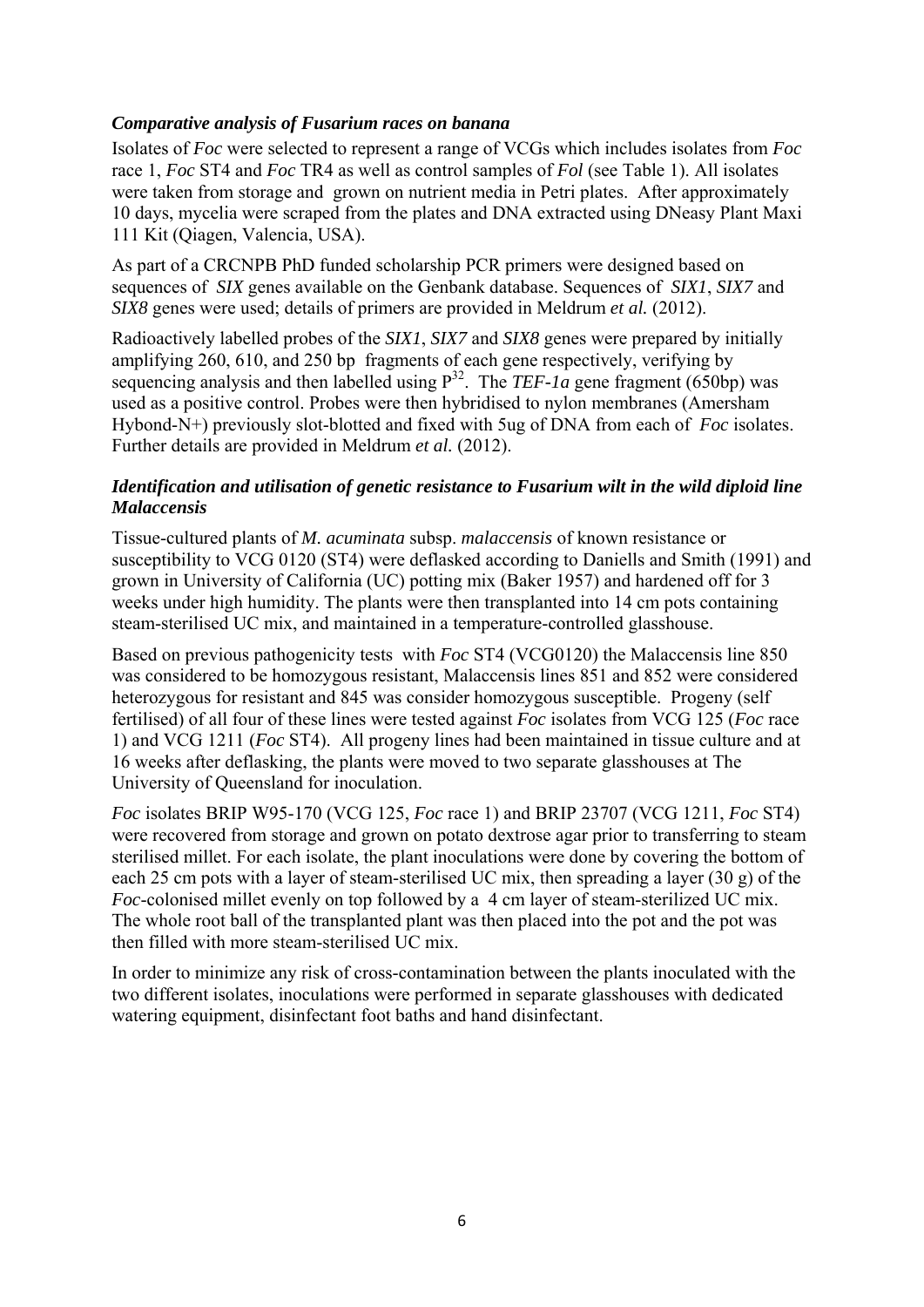# **Results**

#### *Analysis of the mechanism of silicon in reducing Fusarium wilt*

Analysis using SEM-EDS indicated that silicon was detected to varying degrees in all young and old root tissue and that concentrations in mature roots were greater than young roots. It was evident that silicon concentration in root cell walls was greatest in the inner cortex, followed by the epidermal tissue and then the endodermis. Previous studies showed that following application of monosilicic acid, resistance to Fusarium wilt was enhanced (BA09057). Studies are on-going to determine if the accumulation of silicon in the cortex is significant for host defence against Fusarium wilt.

#### *Comparative analysis of Fusarium races on banana*

The results of the PCR analyses\* and slot-blot hybridisation analysis are shown in Table 1. These results indicate the *SIX1* gene (or homologue) is present in all the *Foc* isolates tested but was absent in the three non-pathogenic *Fusarium oxysporum* isolates tested. Whereas *SIX7* and *SIX8* genes (or homologues) were present only in the race 4 isolates ie both *Foc*  ST4 and *Foc* TR4. As expected *SIX1, SIX 7, and SIX8* were present in the *Fol* isolate (positive control) and *Tef1*α was in all isolates. For further details see Meldrum *et al.* ( 2012).

**Table 1**. Summary of PCR and slot-blot hybridisation analyses using *SIX* gene primers and radioactively labelled probes respectively, on DNA of representative isolates of a range of VCGs covering different *Foc* races, three isolates of non-pathogenic *Fusarium oxysporum* and one isolate of *Fusarium oxysporum* f.sp *lycopersici* (positive control for *SIX1*, *SIX 7* and *SIX8*). Primers and radioactive labelled probes of the *Tef1* α gene were used as a positive control for the PCR and slot-blot hybridisation analyses respectively.

|                                |            |                | PCR analysis* |              |              |                | Slot-blot analysis |             |             |                |
|--------------------------------|------------|----------------|---------------|--------------|--------------|----------------|--------------------|-------------|-------------|----------------|
|                                | <b>VCG</b> | No.<br>isol's  | SIX 1         | <i>SIX7</i>  | SIX 8        | Tef 1 $\alpha$ | SIX1               | SIX7        | SIX 8       | Tef 1 $\alpha$ |
| Foc ST4                        | 0120       | $\overline{2}$ | $\sqrt{ }$    | $\sqrt{ }$   | $\sqrt{ }$   | $\sqrt{ }$     | $\sqrt{ }$         | $\sqrt{ }$  | $\sqrt{ }$  | $\sqrt{}$      |
| Foc race 1                     | 0124       | $\overline{2}$ | $\sqrt{ }$    | $\mathbf{X}$ | $\mathbf x$  | $\sqrt{ }$     | $\sqrt{ }$         | $\sqrt{ }$  | $\sqrt{ }$  | $\sqrt{ }$     |
| Foc race 1                     | 0124/5     | $\overline{2}$ | $\sqrt{ }$    | $\mathbf{X}$ | $\mathbf{x}$ | $\sqrt{ }$     | $\sqrt{ }$         | X           | $\mathbf x$ | $\sqrt{ }$     |
| <i>Foc</i> race 1              | 0125       | $\overline{c}$ | $\sqrt{ }$    | X            | $\mathbf X$  | $\sqrt{ }$     | $\sqrt{ }$         | X           | $\mathbf X$ | $\sqrt{ }$     |
| Foc race 2                     | 0128       | $\overline{2}$ | $\sqrt{ }$    | $\mathbf{X}$ | $\mathbf x$  | $\sqrt{ }$     | V                  | X           | $\mathbf X$ | $\sqrt{ }$     |
| Foc ST4                        | 0129       | $\overline{2}$ | $\sqrt{ }$    | $\sqrt{ }$   | $\sqrt{ }$   | $\sqrt{ }$     | $\sqrt{ }$         | $\sqrt{ }$  | $\sqrt{ }$  | $\sqrt{ }$     |
| Foc ST4                        | 01211      | 1              | $\sqrt{ }$    | $\sqrt{ }$   | $\sqrt{ }$   | $\sqrt{ }$     | $\sqrt{ }$         | $\sqrt{ }$  | $\sqrt{ }$  | $\sqrt{ }$     |
| Foc TR4                        | 01213/16   | $\overline{c}$ | $\sqrt{ }$    | $\sqrt{ }$   | $\sqrt{ }$   | $\sqrt{ }$     | $\sqrt{ }$         | $\sqrt{ }$  | $\sqrt{ }$  | $\sqrt{}$      |
| <i>F.oxysporum</i><br>non path |            | 3              | $\mathbf X$   | $\mathbf X$  | X            | $\sqrt{ }$     | $\mathbf X$        | $\mathbf X$ | $\mathbf X$ | $\sqrt{ }$     |
| Fol                            |            | 1              | $\sqrt{ }$    | $\sqrt{ }$   | $\sqrt{ }$   | $\sqrt{ }$     | $\sqrt{ }$         | $\sqrt{ }$  | $\sqrt{ }$  | $\sqrt{ }$     |

\* The PCR analysis was carried out as part of CRCNPB / NT DPI funded PhD project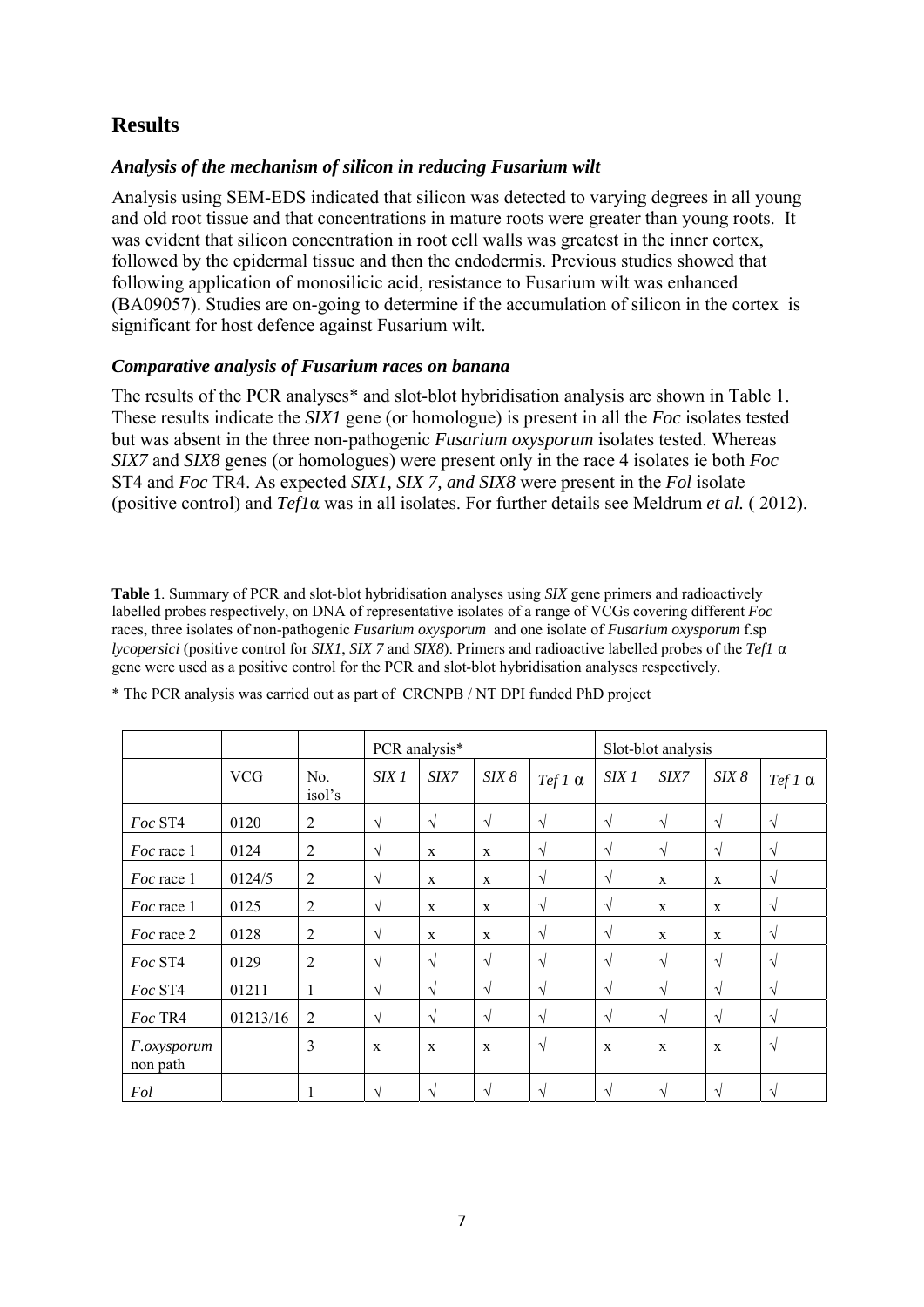#### *Identification and utilisation of genetic resistance to Fusarium wilt in the wild* **diploid line Malaccensis**

Previous studies showed that when progeny of the Malaccensis lines 851 and 852 were tested with an isolate of VCG120 (ie *Foc* ST4), the progeny segregated in a 3:1 ratio for resistance to susceptible which is indicative of inheritance via a single dominant gene for resistance. Whereas line 850 bred true for resistance indicating that it was homozygous for this resistance and line 845 was susceptible and all progeny were susceptible, indicating homozygous recessive. In this study the progeny of the Malaccensis lines 845, 850, 851 and 852 were tested against a *Foc* race 1 isolate belonging to VCG0125 and a *Foc* ST4 isolate belonging to VCG 1211. The results in Table 2 indicate that the segregation for resistance to susceptibility on the progeny was consistent with previous segregation patterns when these populations were tested with a *Foc* ST4 isolate belonging to VCG0120.

**Table 2.** Number of plants of *Musa acuminata* subsp. *malaccensis* showing resistance and susceptibility as assessed 16 weeks after inoculation with isolates of VCG 01211 (*Foc* ST4) and VCG 0125 (*Foc* Race 1).

| <b>Malaccensis</b> |                                              | VCG 01211        |                    | <b>VCG 0125</b>  |                    |  |
|--------------------|----------------------------------------------|------------------|--------------------|------------------|--------------------|--|
| parent line        | Genotype as<br>tested with<br><b>VCG0120</b> | <b>Resistant</b> | <b>Susceptible</b> | <b>Resistant</b> | <b>Susceptible</b> |  |
| 845                | rr                                           |                  |                    |                  | 8                  |  |
| 850                | <b>RR</b>                                    |                  |                    |                  |                    |  |
| 851                | Rr                                           | 10               |                    | Q                |                    |  |
| 852                | Rr                                           |                  |                    |                  |                    |  |

### **Discussion**

This report covers the work undertaken with the interim funding provided to support ongoing student research on the application of silicon to control Fusarium wilt in banana and in the host-pathogen interaction of *Fusarium oxysporum* on banana in general.

Our results show that silicon when applied as a supplement in tissue culture is taken up and deposited across the root but that it is mostly confined to the inner cortex. Results from this student research will contribute to the ongoing accumulation of data relating to the use of silicon in banana. Work has now started (BA10020 Banana Plant Protection Program) on field trials using silicon treated tissue culture plants to determine if in the field, results reflect what we have observed in pot trials *ie* that silicon application can reduce the levels of Fusarium wilt. If these field trails produce positive results recommendations to apply silicon in tissue culture will be made to industry.

Our results show that the putative pathogenicity genes *SIX1*, *SIX7* and *SIX8* are present in *Foc* and not in non-pathogenic *Fusarium oxysporum.* This provides further support for the findings of Rep *et al.* (2004) and Chakrabarti *et al.* (2011) that these genes are associated with pathogenicity in Fusarium wilt. The presence of *SIX7* and *SIX8* in the race 4 type *Foc* isolates (ie both ST4 and TR4) but not the race 1 type isolates raises several possibilities.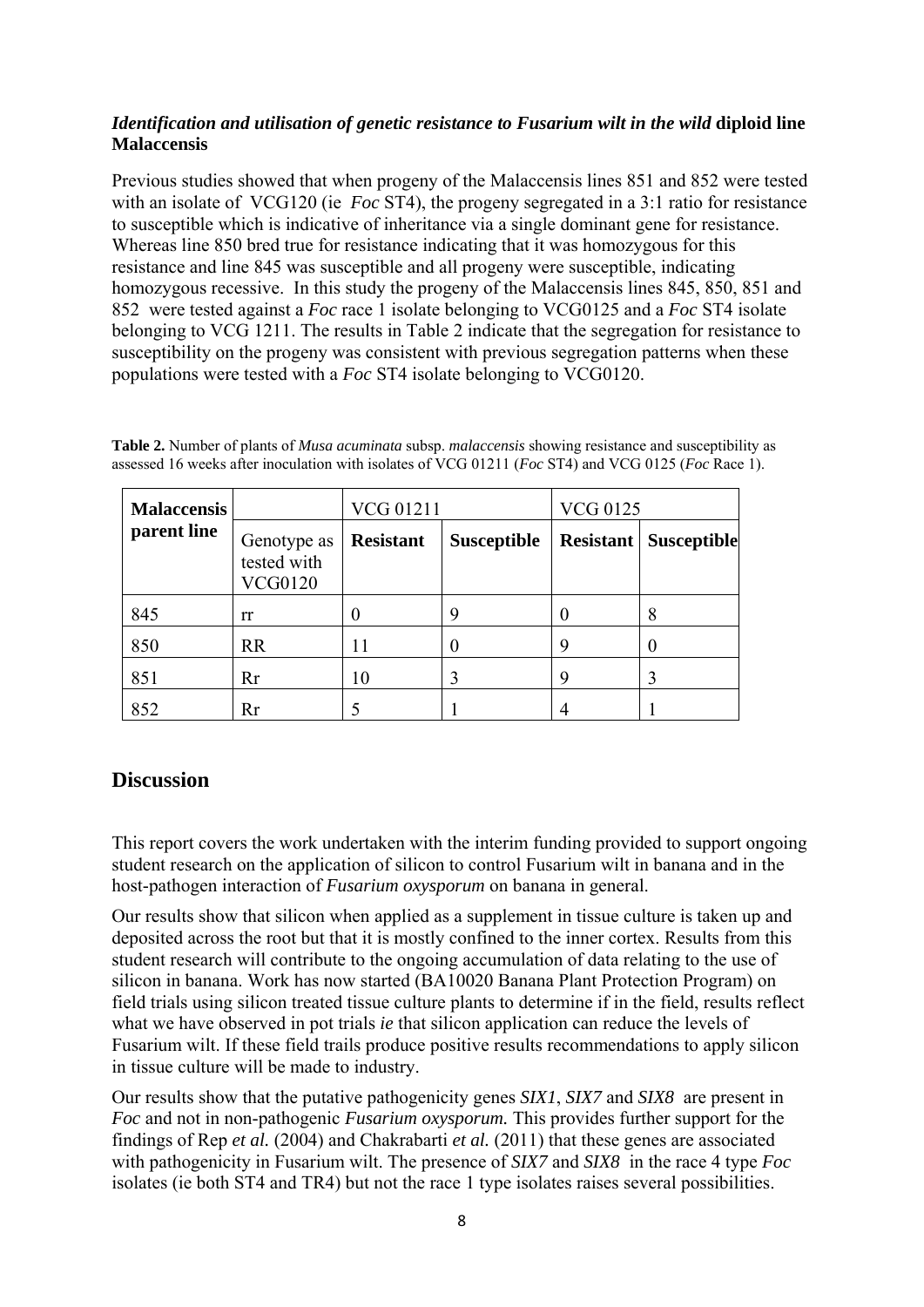These genes or their homologues offer potential useful sites for molecular diagnostics and on-going work shows the potential for also discriminating between *Foc* ST4 and *Foc* TR4 which would be critical for biosecurity should *Foc* TR4 become more widespread in Australia. An understanding of the function of these genes and assessment of their relevance in pathogenicity on banana would also lead to potential targets for control whether via chemical or genetic means.

The mechanism of resistance in the Malaccensis plants is not known but from these results it appears to be controlled by a single dominant gene which is effective across all known pathogenic races of *Foc ie* both race 1 and race 4 isolates*.* Intriguingly, the Malaccensis plants that appear to lack this resistance to *Foc* ST4 are also susceptible to *Foc* race 1 isolates. This suggests that there is a common effector across all pathogenic strains of *Foc* which is recognised by the resistance mechanism in Malaccensis. This potential parallels the mechanism of resistance and pathogenicity observed in tomato-*Fol* interactions (Houterman *et al.* 2009). Work is continuing to determine how this resistance mechanism might work and if, and how it may be interacting with the putative pathogenicity genes in *Foc*.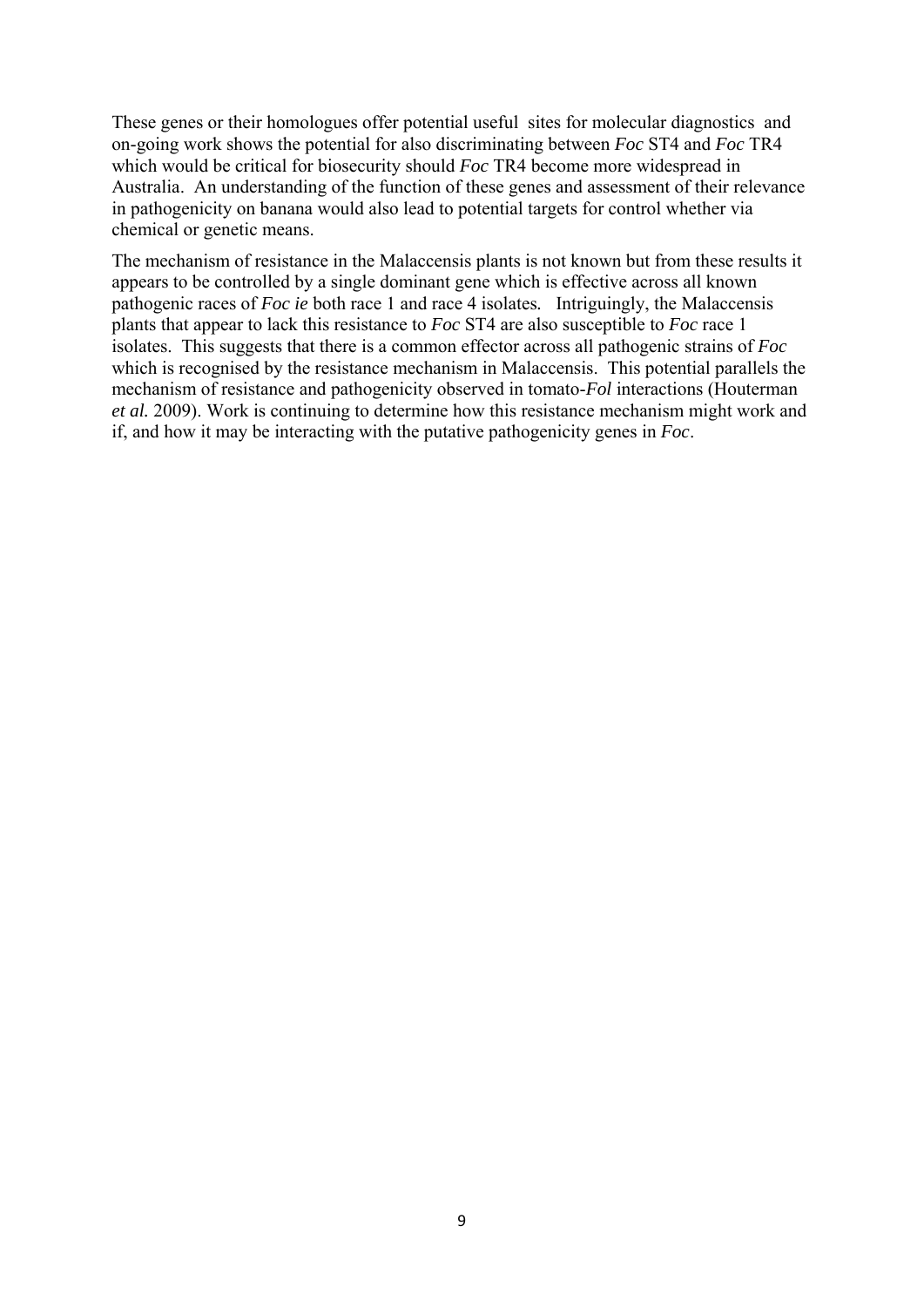# **Technology Transfer**

This work has been collaboration between The University of Queensland and Queensland and Agri-Science Qld, Dept. of Employment, Economic Development & Innovation, Queensland with interactions with the NT Department of Primary Industries. The research findings will feed directly back to banana tissue culture labs with the aim of producing more resistant banana plants.

Aspects of this work have been recently published in *Australasian Plant Pathology* (Meldrum *et al.* 2012) with another paper soon to be submitted to *Annals of Botany* (Jones et al.).

This project has supported the consumable costs involved in two on-going PhD projects (Kevan Jones, Sam Fraser-Smith) at The University of Queensland and one Honours project (Gloria Goh) as well as interactions with the PhD project of Rachel Meldrum who has been principally supported by the CRC for National Plant Biosecuriy and NT DPI.

As well as the direct research outcomes benefitting the industry, these four young scientists mentioned above are developing their skills in banana pathology as a consequence of this support.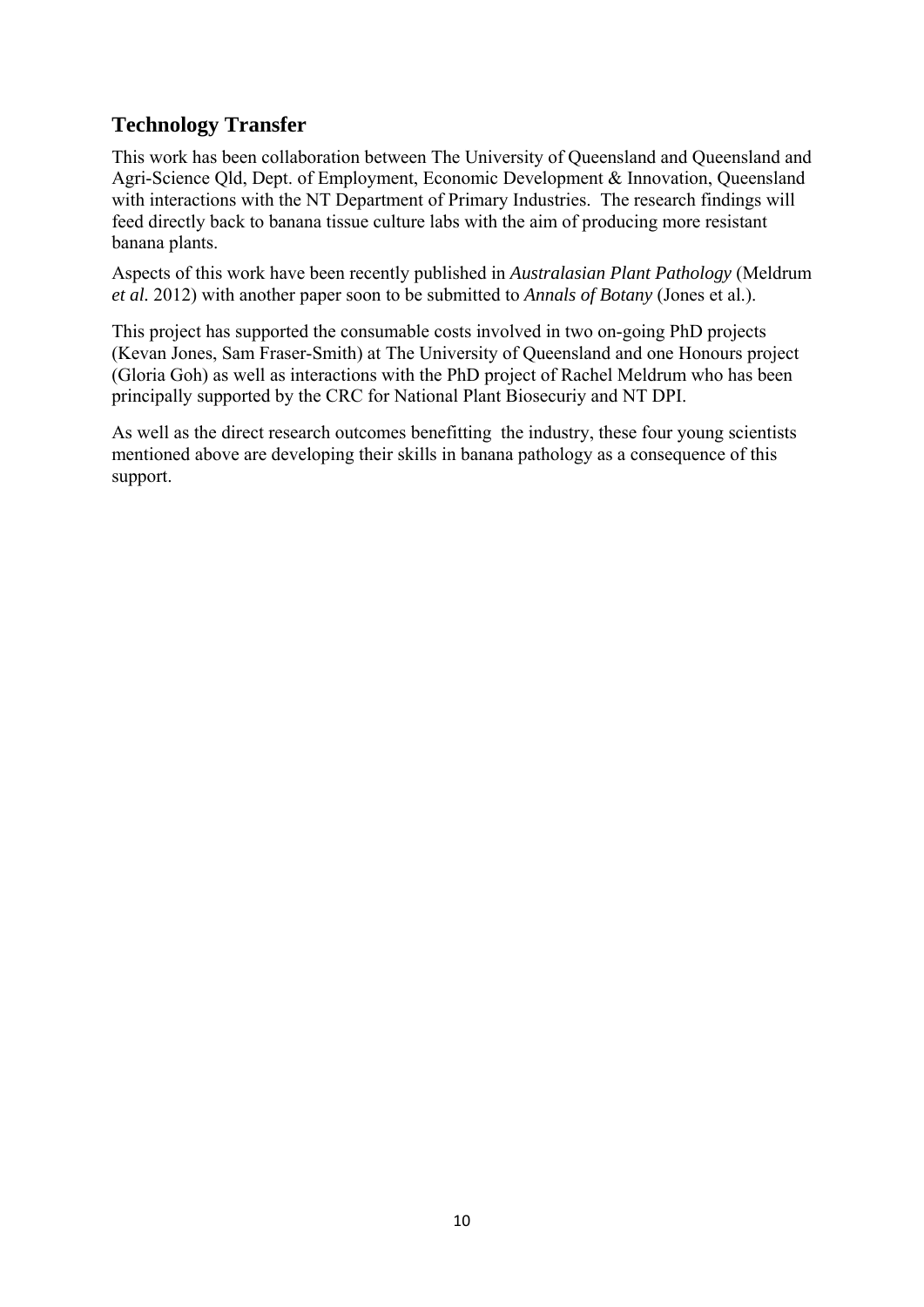### **Recommendations**

We recommend that the application of silicon should be tested in field trials to determine if application in tissue culture does have a lasting effect in reducing Fusarium wilt in the field. It is anticipated that such trials will be carried out as part of the Banana Plant Protection Programme. If proven to be effective in the field, then tests to determine the best form of silicon use in tissue culture should be carried out.

Research should continue to determine if the *SIX* genes are important in banana –Fusarium interactions. Their potential for targets of molecular diagnostics to distinguish between *Foc* strains should and will be investigated further as part of the Banana Plant Protection Programme.

The Malaccensis line is a valuable resource for resistance to Fusarium wilt, confirmation of this resistance, and with liaison with the international Promusa consortium should allow mapping of this gene which can then be used as a tool in banana breeding programmes in selecting for Fusarium resistant cultivars.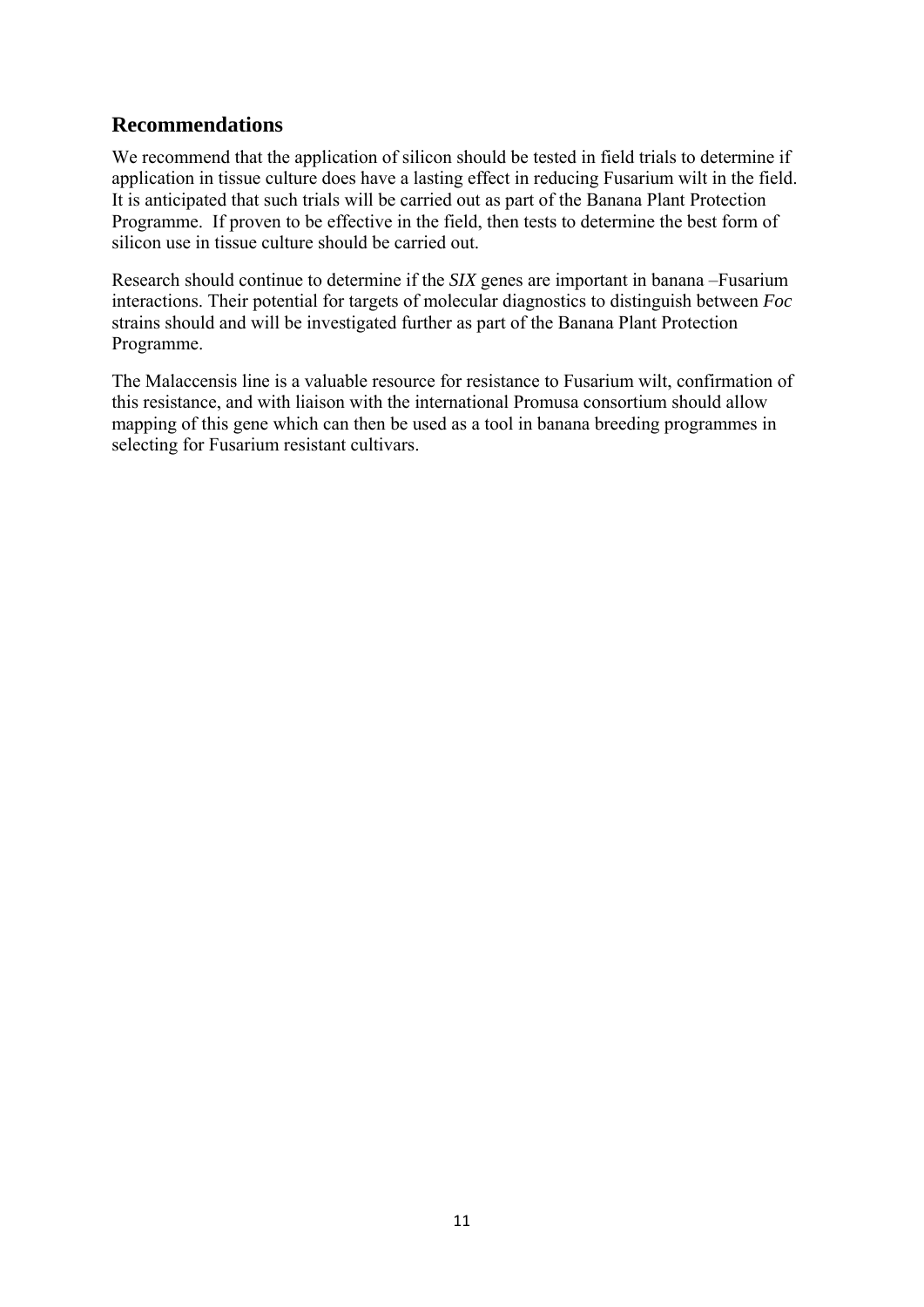## **References**

Baker, K. (1957) The U. C. system for producing healthy container-grown plants. *California Agricultural Experiment Station Manual* **40,** 155-160

Bélanger, R. R., Benhamou, N. & Menzies, J. G. (2003). Cytological evidence of an active role of silicon in wheat resistance to powdery mildew (*Blumeria graminis* f. sp. *tritici*). *Phytopathology* **93**, 402-412.

Bentley, S., Pegg, K.G., Moore, N.Y., Davis, R.D., and Buddenhagen I.W. (1998). Genetic variation among vegetative compatibility groups of *Fusarium oxysporum* f.sp *cubense* analyzed by DNA fingerprinting. *Phytopathology* **88**, 1283-1293.

Buddenhagen, I.W. (2009). Understanding strain diversity in *Fusarium oxysporum* f. sp. *cubense* and history of introduction of 'tropical race 4' to better manage banana production. *In:* Proceedings of the International Symposium on Recent Advances in Banana Crop Protection for Sustainable Production and Improved Livelihoods, White River, South Africa Edited by D. Jones and I. Van Den Bergh *ISHS Acta Horticulturae* **828**, 193–204.

Chakrabarti, A. *et al.* (2011) Variation in potential effector genes distinguishing Australian and non-Australian isolates of the cotton wilt pathogen *Fusarium oxysporum* f.sp. *vasinfectum*. *Plant Pathology* **60** 232-243

Correll, J.C.; Puhalla, J.E. and Schneider, R.W. (1986) Identification of *Fusarium oxysporum*  f.sp. *apii* on the basis of colony size, virulence and vegetative compatibility. *Phytopathology* **76** 396-400

Daniells, J and Smith, M (1991) Post-flask management of tissue cultured bananas. ACIAR Technical Report No 18. Australian Centre for International Agricultural Research: Canberra

Diogo, R. V. C. & Wydra, K. (2007). Silicon-induced basal resistance in tomato against *Ralstonia solanacearum* is related to modification of pectic cell wall polysaccharide structure. *Physiological and Molecular Plant Pathology* **70**, 120-129.

Epstein, E. (1994). The anomaly of silicon in plant biology. *Proceedings of the National Academy of Sciences of the United States of America* **91**, 11-17.

Fauteux, F., Rémus-Borel, W., Menzies, J. G. & Bélanger, R. R. (2005). Silicon and plant disease resistance against pathogenic fungi. *FEMS Microbiology Letters* **249**, 1-6.

Forsyth, L. M. (2006). Understanding the Role of Induced Resistance in the Control of Fusarium wilt of Banana. PhD Thesis The University of Queensland.

Gerlach, K.S., Bentley, S., Moore, N.Y., Pegg, K.G. & Aitken, E.A.B. (2000). Characterisation of Australian isolates of *Fusarium oxysporum* f.sp. *cubense* by DNA fingerprinting analysis. *Australian Journal of Agricultural Research* **51**, 945-953.

HAL (2009) Project BA07012; Assessing the Potential of Silicon in the Control of Fusarium wilt in banana E.A.B. Aitken *et al*. The University of Oueensland

Houterman P.M. *et al.* (2009) The effector protein Avr2 of the xylem–colonising fungus *Fusarium oxysporum* activates the tomato resistance protein I-2 intracellularly*. The Plant Journal* **58** 970-978

Jones, K; Cribb, B and Aitken, E.A.B. (2012) Silicon distribution in the roots of *Musa acuminata* x *balbisiana* cv. Cavendish "Williams". *In Prep*